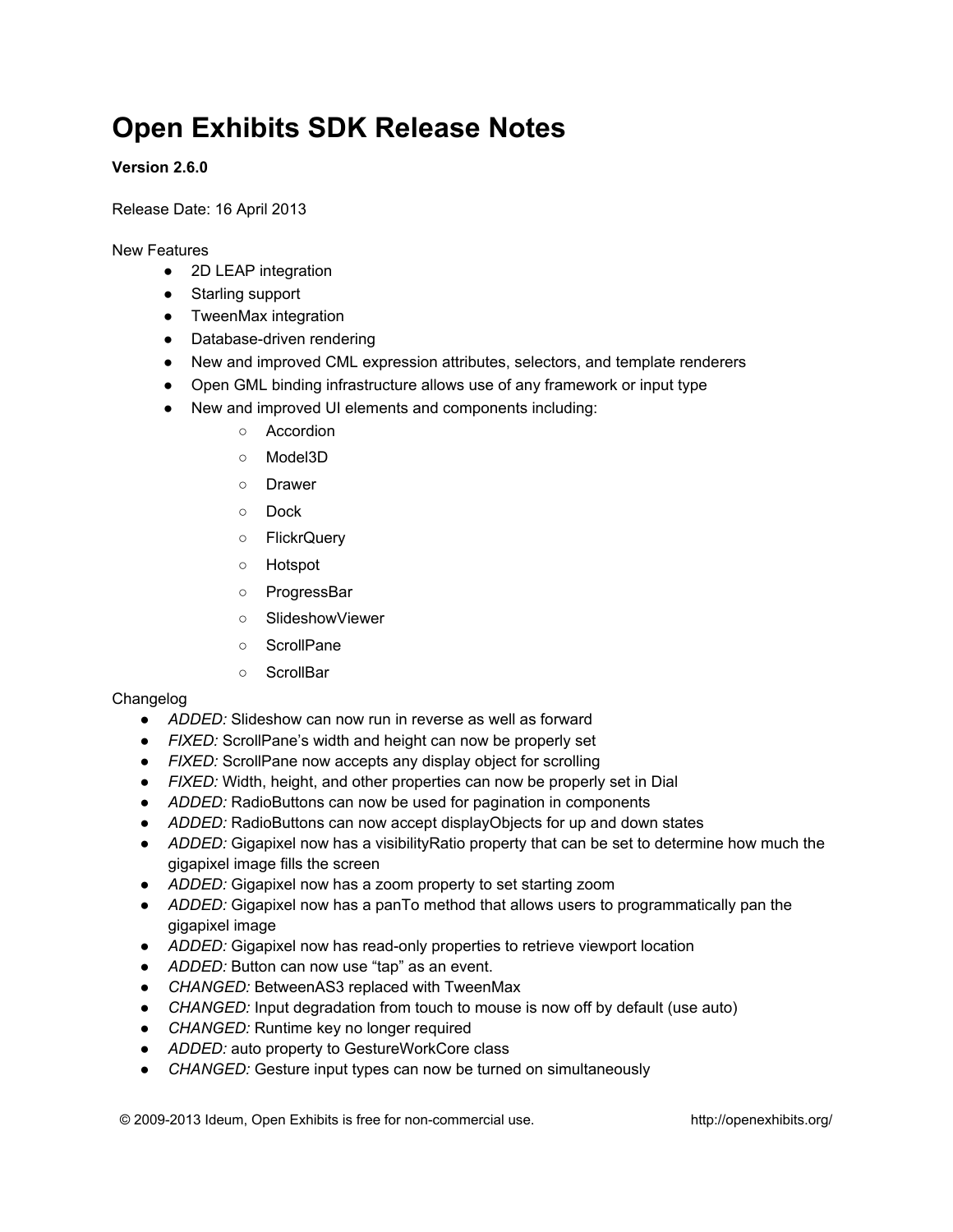- *CHANGED:* GWTouchEvents auto-selects between mouse/tuio/native touch input types
- *CHANGED:* TouchSprite / TouchMovieClip overrides addEventListener for GWTouchEvent
- *ADDED:* Leap 2D support
- *ADDED:* leap2D property to GestureWorksCore class
- *ADDED:* VirtualTouchObject class
- *ADDED:* Starling input flag to assist in configuring touch for the Starling Framework
- *ADDED:* SlideshowViewer component class
- *CHANGED:* GraphicFactory now extends TouchContainer
- *CHANGED:* VideoFactory now extends TouchContainer
- *ADDED:* Components now allow multiple back and fronts
- *ADDED:* Text size toggle feature for all Components
- *ADDED:* Components can now link multiple backs and fronts to index
- *ADDED:* toBitmap() method in DisplayUtils class
- *ADDED:* getAllChildrenByType() and getAllChildren() methods in DisplayUtils class
- *ADDED:* Text to bitmap methods for Text class
- *ADDED:* ProgressBar element
- *ADDED:* Media components now accept progress bar
- *ADDED:* Forward and next button support for AlbumViewer
- *ADDED:* MenuAlbum for tap and drag-and-drop selection
- *ADDED:* Album accessor to item at current snap point
- *ADDED:* Added background to Album belt
- *ADDED:* CML object state support
- *ADDED:* Load, save, tween CML object states
- *ADDED*: Improved RenderKit support for CMLParser
- *ADDED*: dataRootTag attribute to Renderer tag
- *FIXED*: Include tag now works in RenderKit
- *FIXED*: RenderKit expression attributes now work inside of RenderKit
- CHANGED: RendererData and RenderKit tags now optional when using external dataPath
- *ADDED*: Drawer element class
- *ADDED*: Model3D element class
- *ADDED*: Accordion element class
- *ADDED*: Hotspot element class
- *ADDED*: Dock element class
- *ADDED*: FlickrQuery element class
- *CHANGED:* Flickr now loads images through the BitmapFactory.
- *ADDED*: Pre-preprocess stage for CMLParser
- *ADDED*: Improved expression attributes in CML
- *ADDED*: Database queries for CollectionViewer
- *ADDED:* Flickr Database support for CollectionViewer
- *ADDED:* Collective Access Database support for CollectionViewer
- *ADDED:* Filter support for CML
- *ADDED:* Bevel filter class
- *ADDED:* Blur filter class
- *ADDED:* DropShadow filter class
- *ADDED:* Glow filter class
- *ADDED:* Alpha transitions to all layouts
- *ADDED:* Tween algorithms (exponential, quadratic, etc.) to all layouts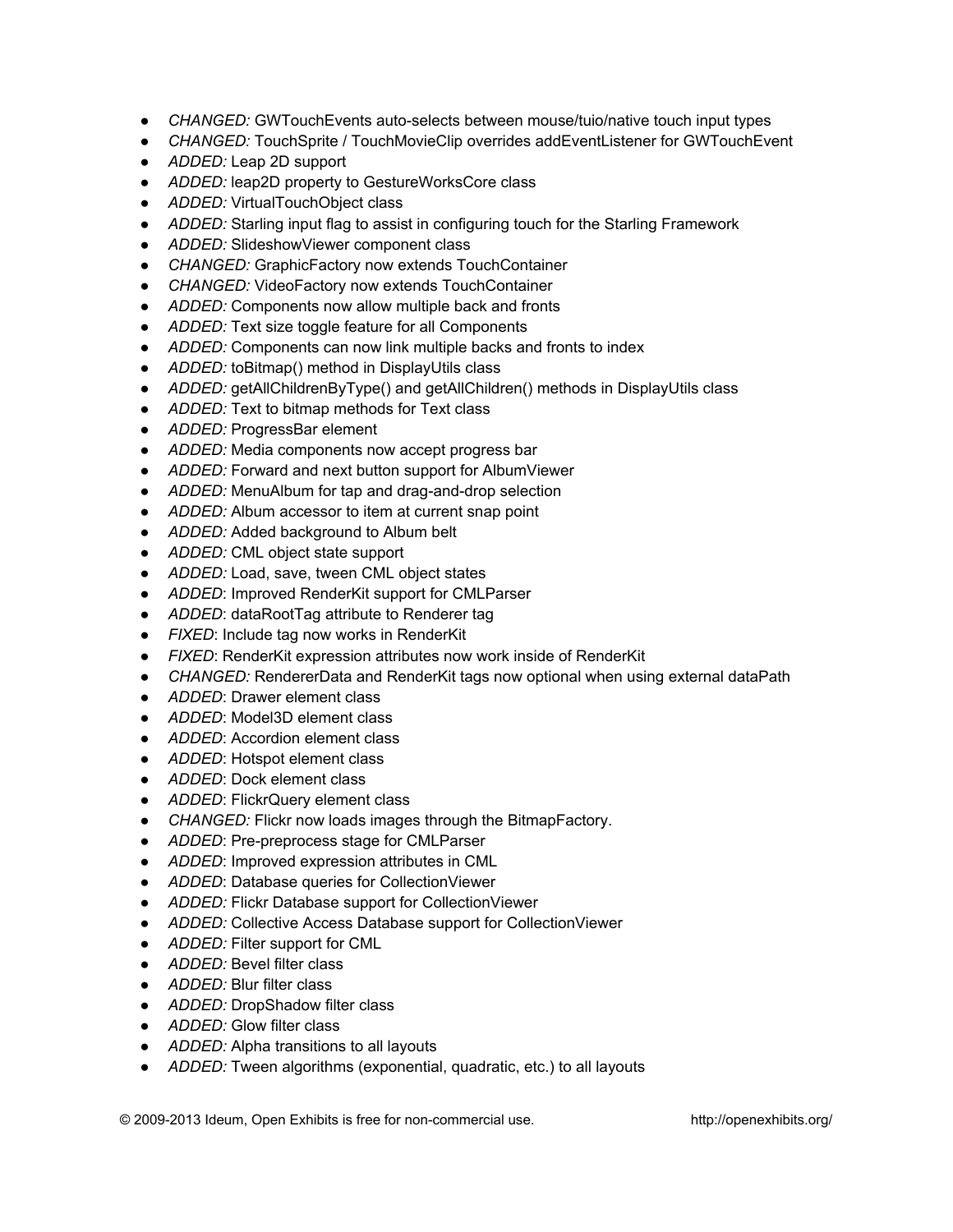- *ADDED:* Layouts can center items in rows and columns
- ADDED: Layout continuousTransform flag to either reset or increment transformation properties (on by default).
- ADDED: Layout exclusion list to omit specific objects of the container from the layout application
- *ADDED:* Layout scale and rotate attributes to apply to all involved children
- *ADDED:* Layout cacheTransform flag to either reuse or recreate child transforms for each reapplication
- *ADDED:* Layout easing attribute to specify easing equations
- *ADDED:* document class for DOM accessor methods to CML objects
- *ADDED:* as3Query library for jQuery style CML selectors
- *ADDED:* AttractKit class
- *ADDED:* Improved functionality in StageKit
- *ADDED:* Public access to embedded TUIO library
- *ADDED:* CML Object cloning in AS3
- *FIXED:* Zombie point from clusterBubbling causing errors in gesture transformations
- *ADDED:* dropShadow property on ElementFactory
- *FIXED:* OpenZoom now uses an affine scale
- *CHANGED:* ChildList extrapolated and now extends LinkedMap
- *ADDED:* Native iterators and array notation support for LinkedMap
- *ADDED:* Native iterators and array notation support for List
- *CHANGED:* Arrays of List class are now type Vector
- *ADDED:* ColorUtils class
- *CHANGED:* Removed ComponentKit class
- *CHANGED:* propertyStates method of CML objects deprecated to state
- *CHANGED:* Removed LibraryKit class, now handled internally by CML parser
- *ADDED:* LoaderFactory class

Known Issues

- TLF loaded through CML does not support css styles
- Rotating an object with boundary filters in GML set for the current gesture seems to rotate the boundaries allowing for an object with boundaries to be dragged offscreen
- boundary filters on "n-drag" and "n-manipulate" only affect the upper-left hand corner of the object
- GML cluster point number settings for TAP gesture cause tap events to fire continuously on touch
- Enabling capture flag parameter on event registration breaks GWGestureEvents
- Can't assign gestureList to CML objects in AS3
- Embedded CML application swfs don't work with CML parsing
- searchChildren method fails on deeply nested CML Objects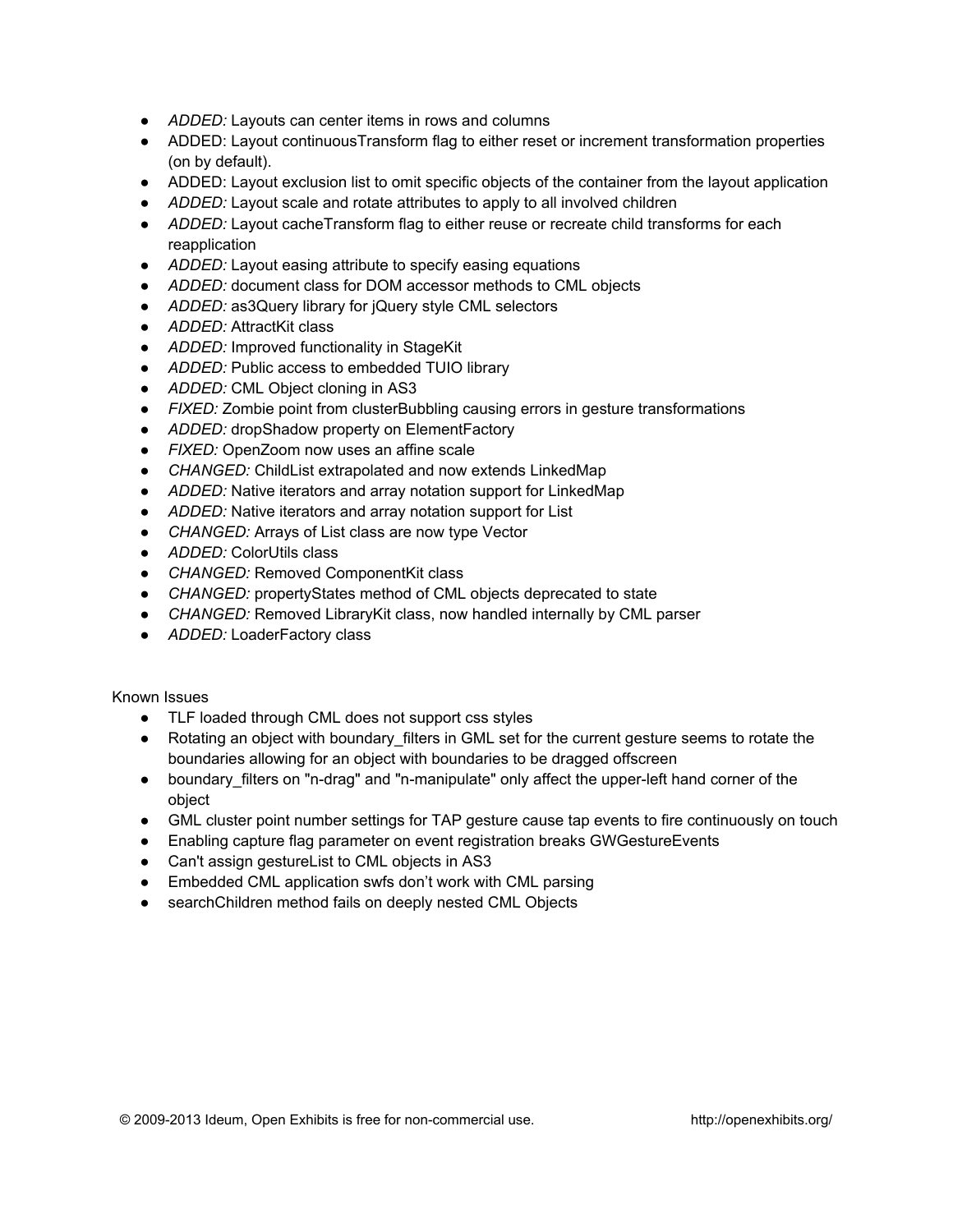Release Date: 2 February 2013

- *FIXED:* CML include tag incorrectly ordering the diplay list under certain nesting conditions
- *FIXED*: CML RenderKit not found by Parser when RenderKit is child of CML root
- *CHANGED:* Gestureworks license agreement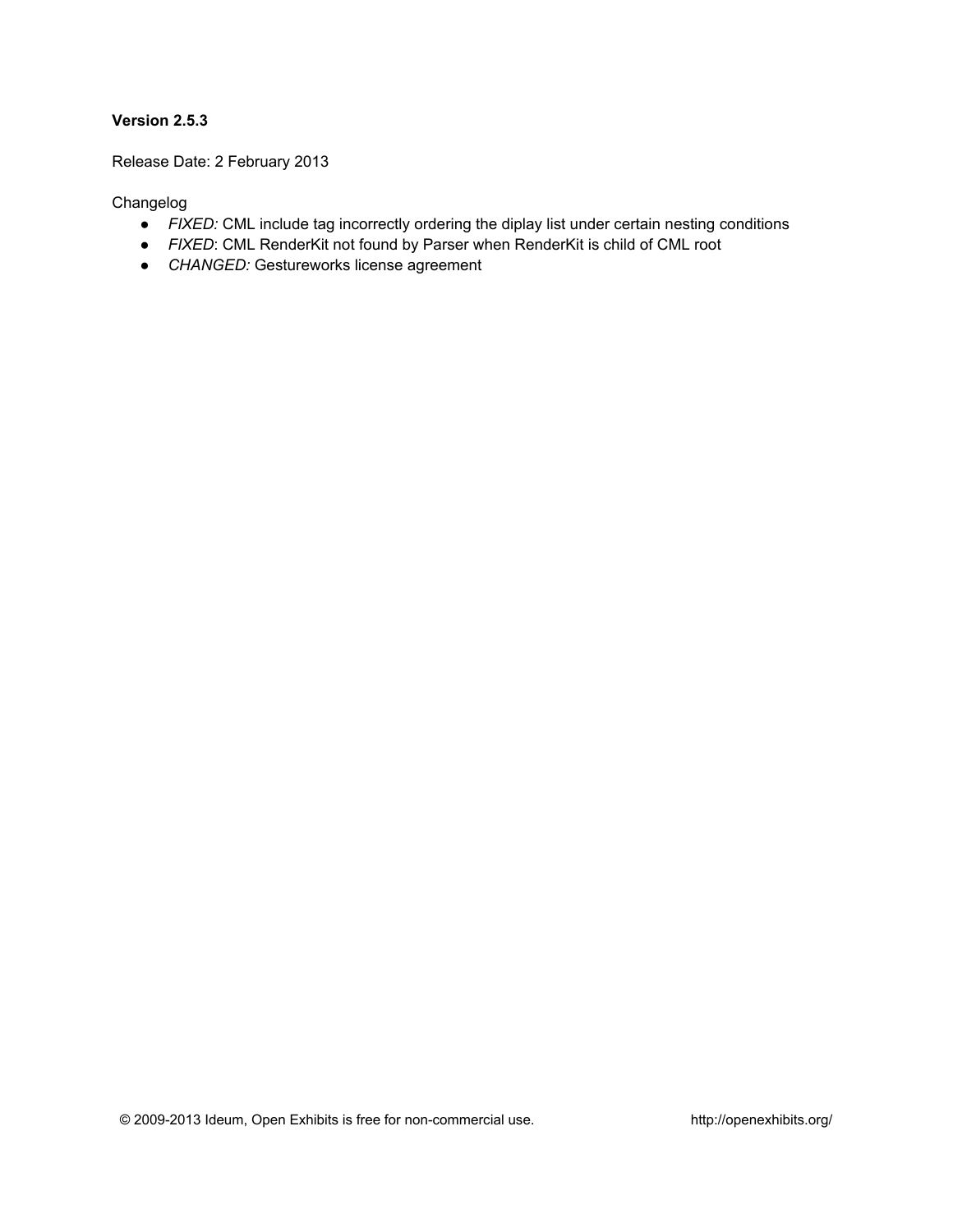Release Date: 30 January 2013

- *FIXED:* Taps not working in the Simulator
- *FIXED:* ClusterBubbling error when touchsprite contains non-touchsprite child
- *FIXED:* CML include tag incorrectly ordering the display list
- *ADDED:* AlbumViewer linking to link back and front Album objects providing individual info panels for each item
- *ADDED:* Album loop mode to allow continuous scrolling of items
- *ADDED:* Album dimension settings to display more then one item at a time
- *ADDED:* Exposed settings to enable interaction of Album items
- *CHANGED:* Improved ScrollPane and ScrollBar UI elements
- *ADDED:* GML examples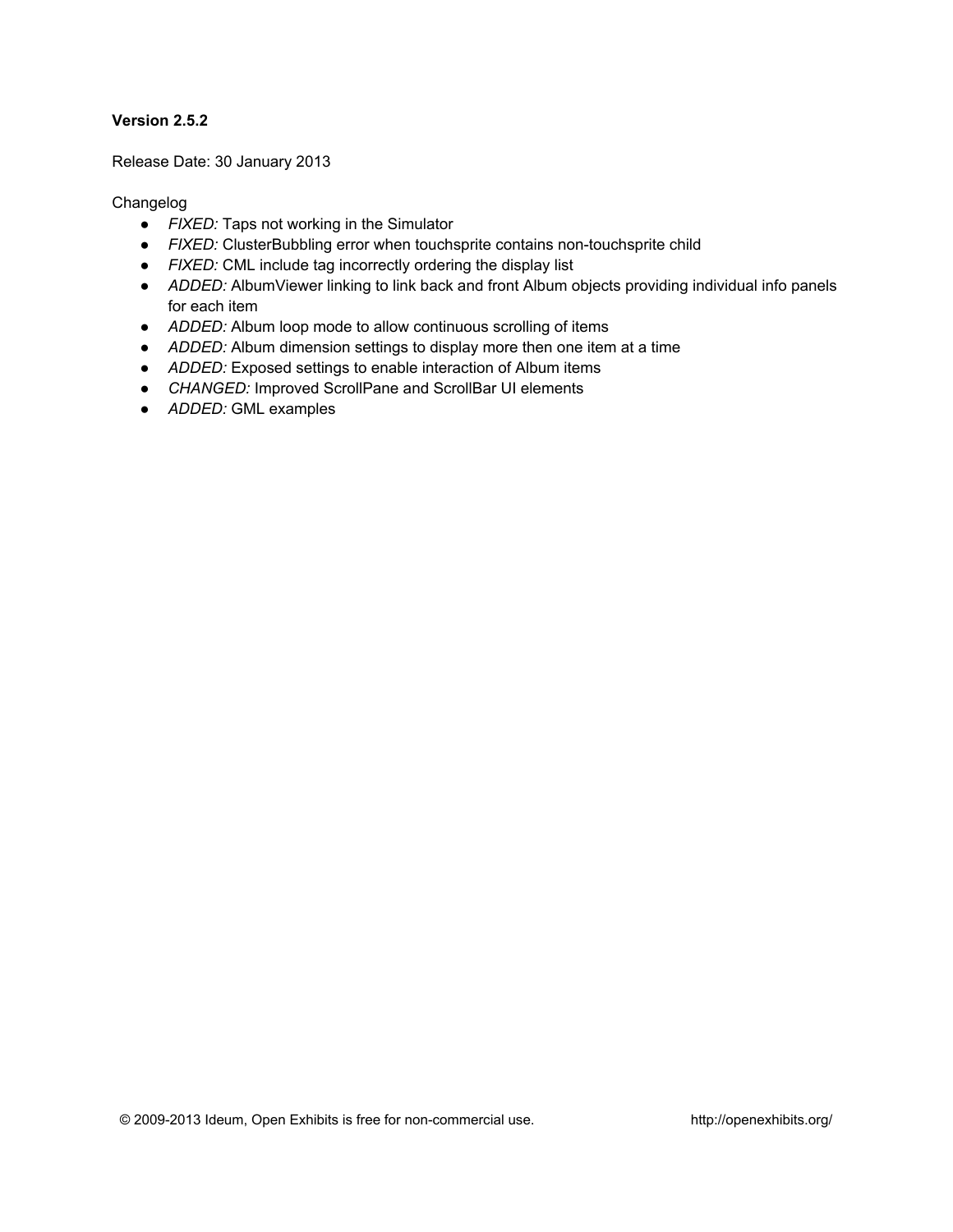Release Date: 31 December 2012

Changelog

● *FIXED:* MX package import errors on CML.swc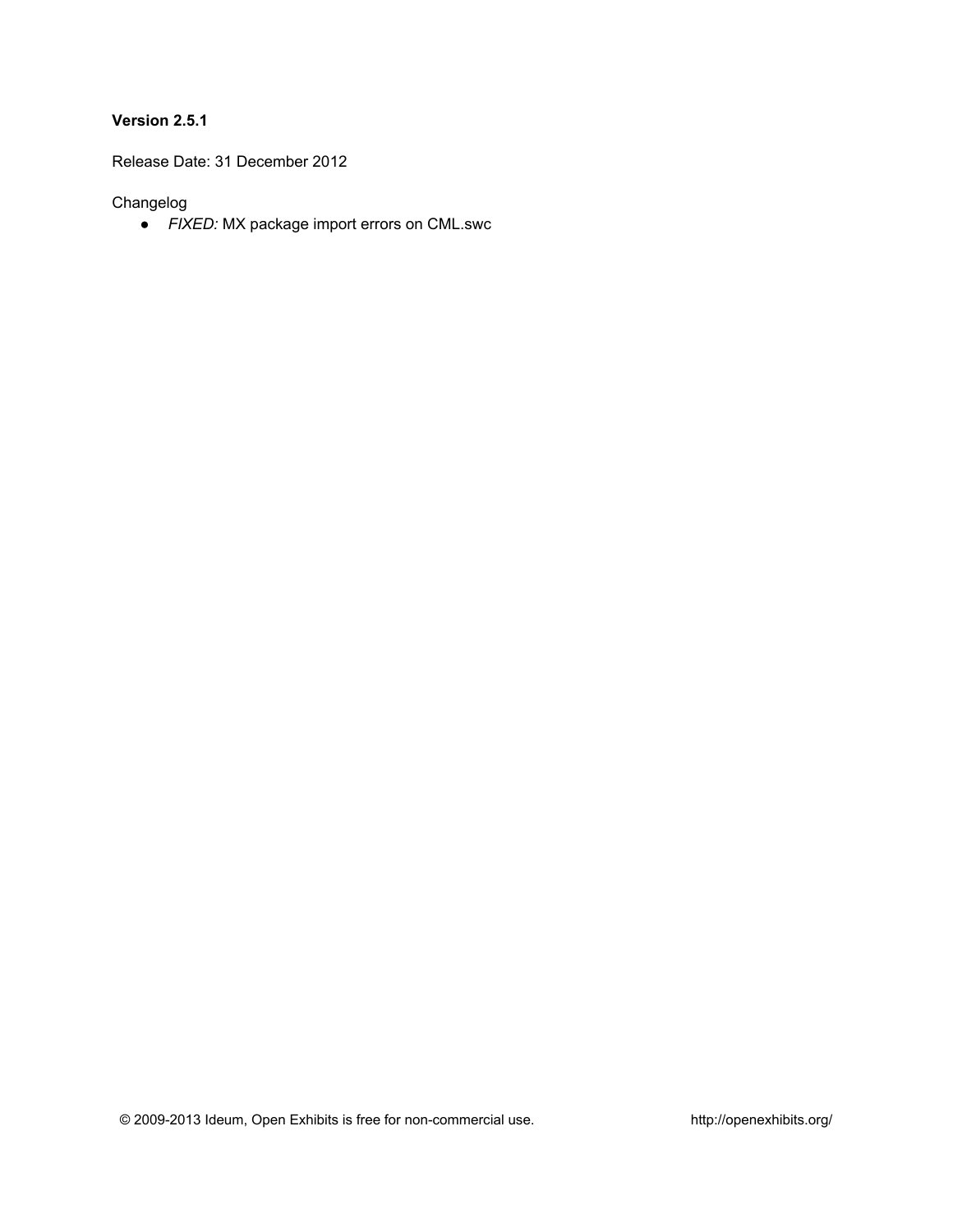Release Date: 18 October 2012

- *ADDED:* Text (TextElement) now supports HTML text through CML
- *ADDED:* Button (ButtonElement) can now toggle nested buttons
- *CHANGED:* Button (ButtonElement) init attribute changes to initial
- *BUG FIX:* collection viewer failed hit tests
- *ADDED:* album UI Element
- *ADDED:* key UI Element
- *ADDED:* tab UI Element
- *ADDED:* tabbed container
- *ADDED:* touch keyboard
- *ADDED:* album viewer component
- *ADDED:* fan, pile, point, and random layouts
- *ADDED:* CloneUtils class
- *CHANGED:* layouts support tween-to-position
- *CHANGED:* containers can store a list of local (child) layouts to apply but can still apply global (external) layouts
- *CHANGED:* display objects can be assigned directly to button element states
- *ADDED:* Toggle class
- *ADDED:* Switch UI Element
- *ADDED:* Dial UI Element
- *ADDED:* input attribute to TextFactory
- *ADDED:* livevideo element
- *ADDED:* ScrollBar class
- *ADDED:* Stepper class
- *ADDED:* draw commands to graphics class
- *ADDED:* microphone class
- *ADDED:* camera class
- *ADDED:* livevideo viewer
- *ADDED:* Scrollpane
- *ADDED:* OrbMenu
- *ADDED:* Net status events and dispatch events to video class
- *ADDED:* DropDownMenu UI element
- *ADDED:* Flickr UI element
- *ADDED:* FlickrViewer
- *ADDED:* Magnifier UI element
- *ADDED:* MaskContainer UI element
- *CHANGED:* MaskImageViewer
- *ADDED:* ModestMap UI element
- *ADDED:* ModestMapMarker UI element
- *ADDED:* ModestMapViewer
- *ADDED:* Slideshow UI element
- *ADDED:* WAV UI element
- *ADDED:* WavPlayer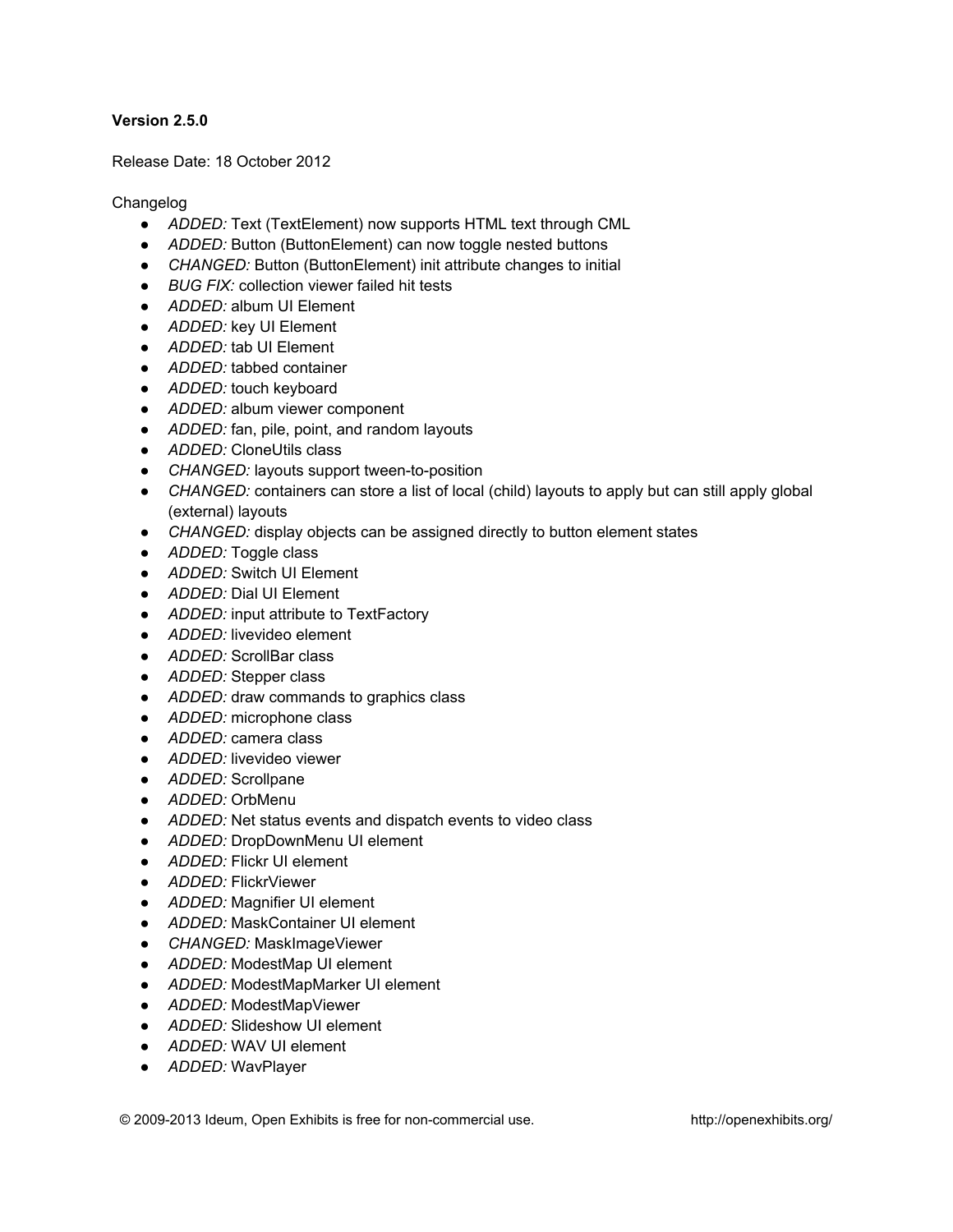- *ADDED:* WaveForm utils
- *ADDED:* YouTube UI element
- *ADDED:* YouTubeViewer
- *ADDED:* ExampleTemplate GML utils
- *CHANGED:* Gigapixel UI element
- *CHANGED:* GigapixelViewer
- *CHANGED:* MP3 UI element
- *CHANGED:* MP3Player
- *CHANGED:* Panoramic UI element
- *CHANGED:* PanoramicViewer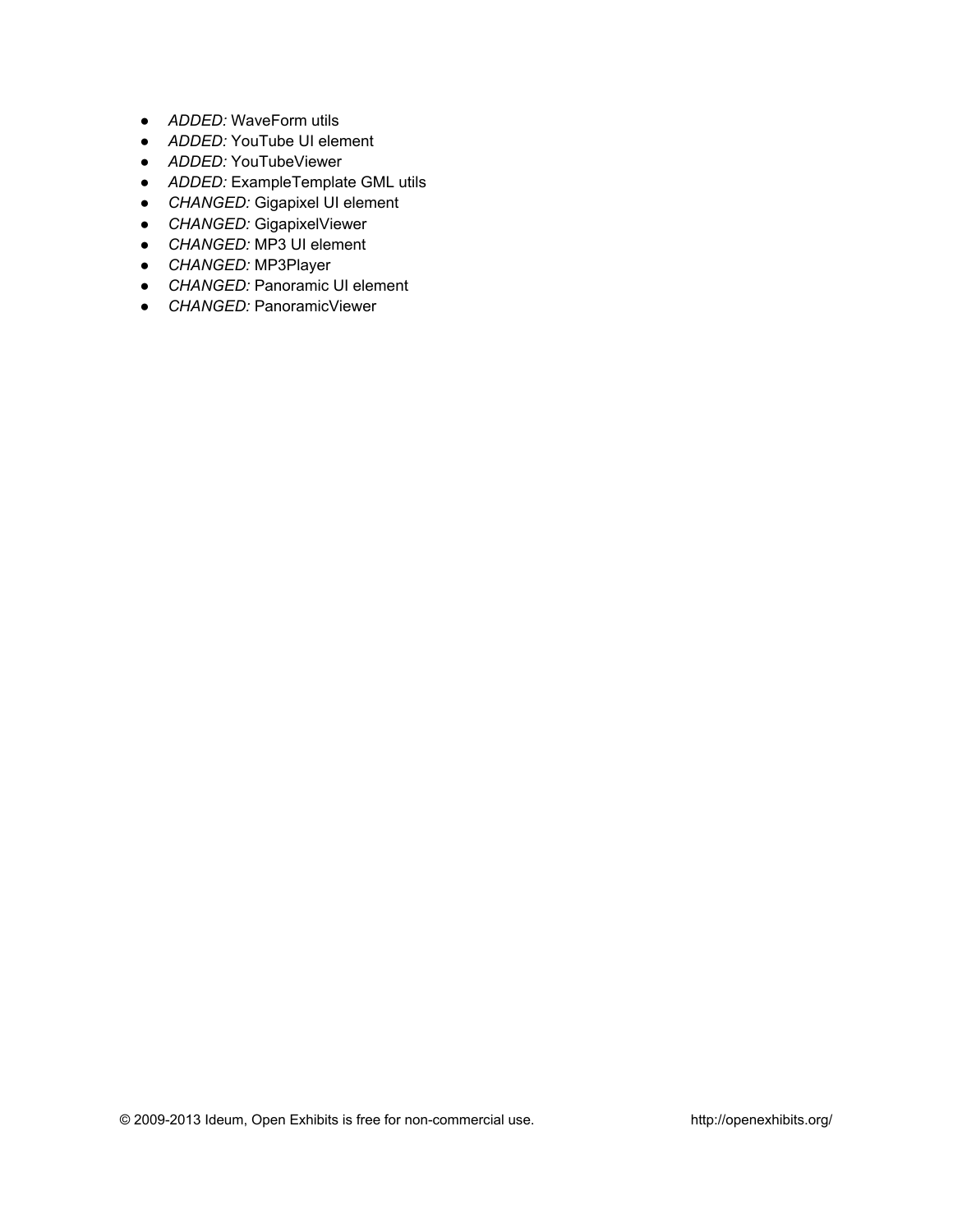Release Date: 27 June 2012

- *CHANGED:* onStageEvent has changed from a private method to a protected method of the Component class
- *ADDED:* over property on ButtonElement class (currrently only works for mouse events)
- *FIXED:* gesture release event firing early
- *FIXED: Tap gesture unreliable*
- *FIXED:* Hold early firing
- *ADDED:* processing\_rate attribute to GML global param
- *FIXED:* CollectionViewer offscreen/repopulate algorithm more precis*e*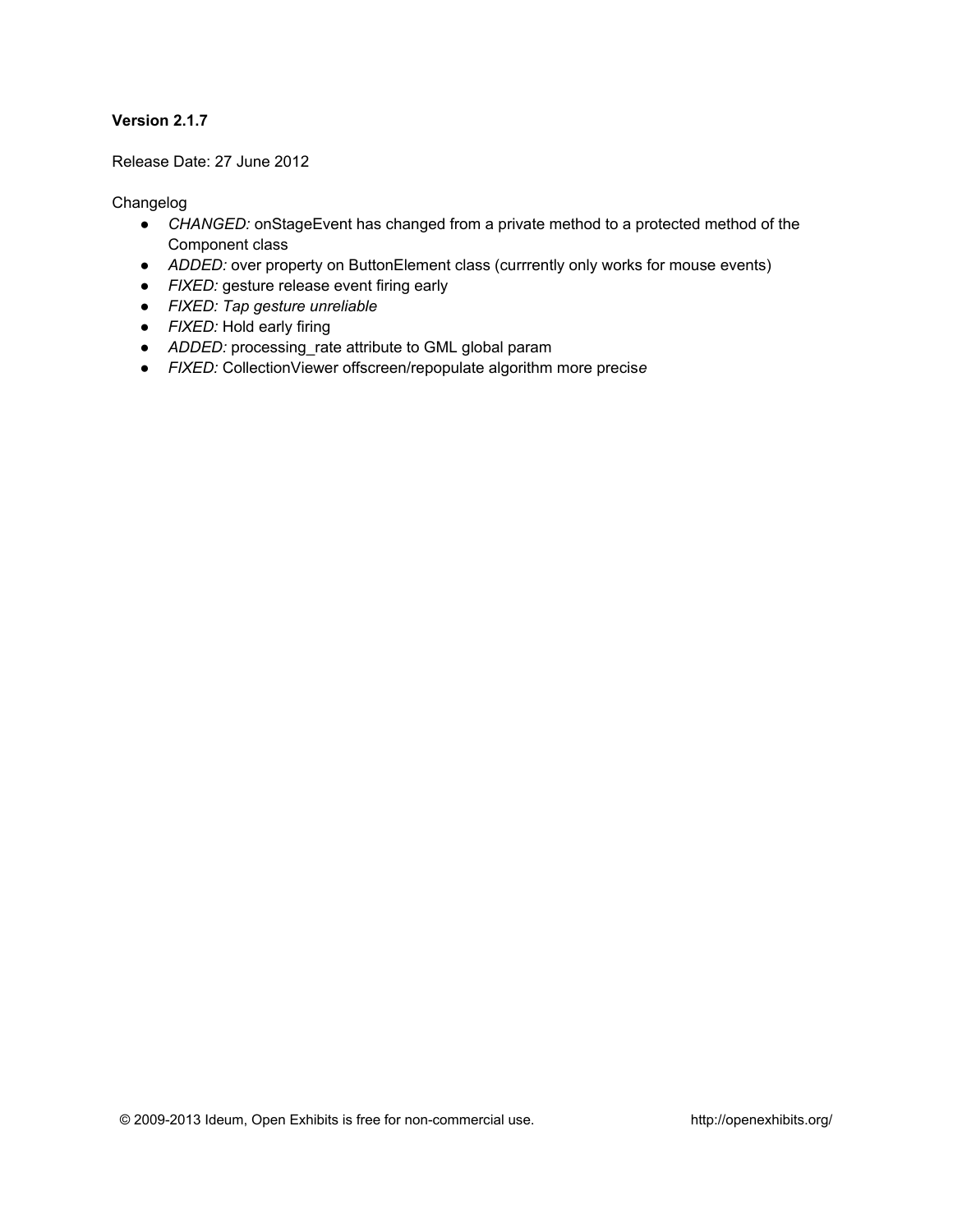Release Date: 13 June 2012

- *FIXED:* simulator, point add and remove and display. Now works when supportstouch = true
- *FIXED:* debugger gesture name display, removed duplicate gesture properties
- *FIXED:* TouchMoviClip gesture processing
- *ADDED:* touch-move caching on all point objects, global time interval gesture analytics, decouple from rendering frame rate.
- *ADDED:* n-manipulate gesture, combines, n-drag,n-scale and n-rotate into a single gesture
- *ADDED:* clusterBubbles variable to replace clusterBubbling variable
- *CHANGED:* moved gesture based cluster matching out of kinematic
- *ADDED:* preloading to CML ImageList, ImageSequence, and ImageSlideshow classes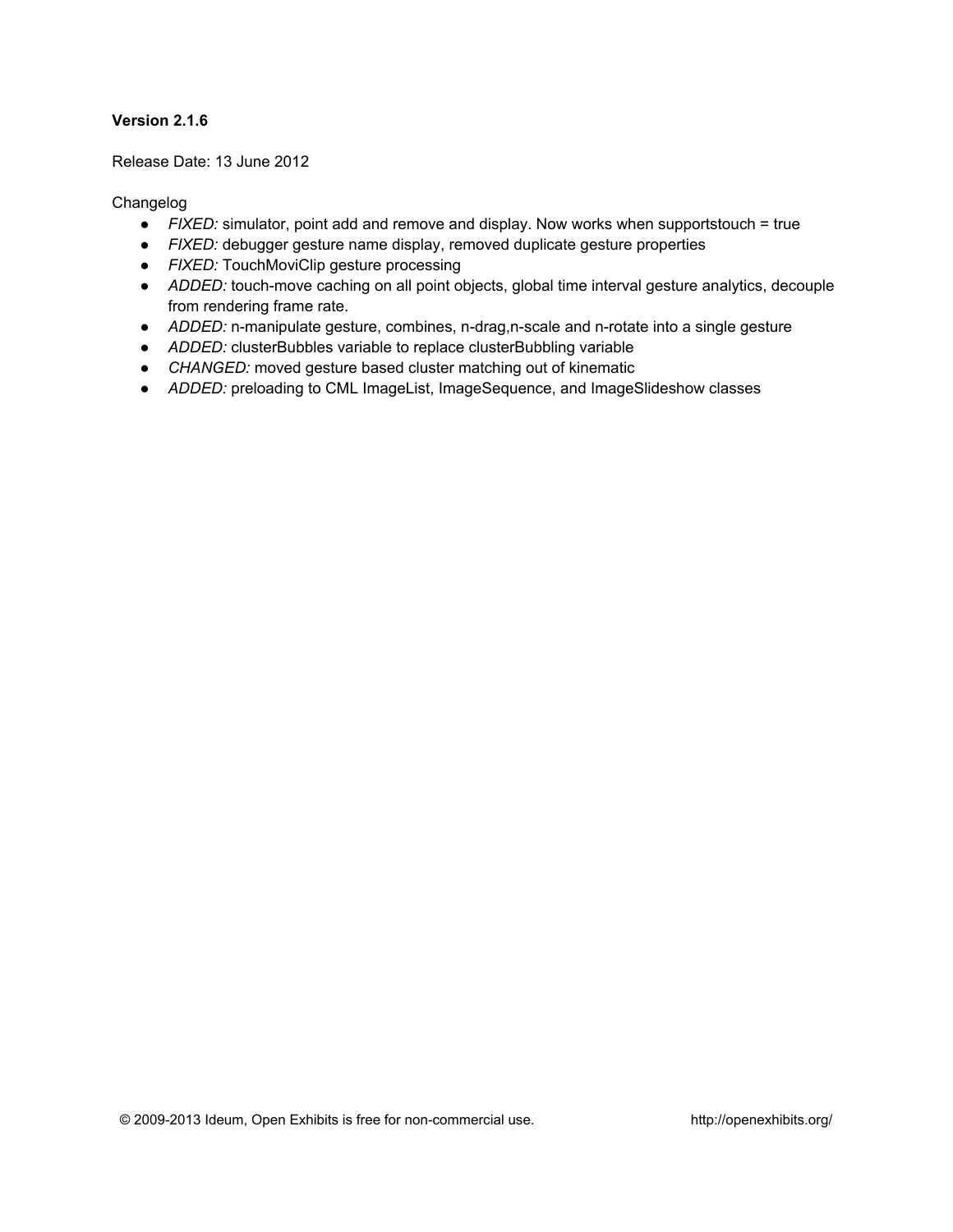Release Date: 6 June 2012

- FIXED: gesture start, complete and end reset correctly
- *ADDED:* n-tap, n-double\_tap and n-triple\_tap functionality. Now only fires when n specified events occur, note: if n=0 batch events are fired
- *FIXED*: tap, double tap and triple tap now have arbitrary names in GML
- *FIXED:* Event time and time between events can now be set in GML for tap gestures
- *ADDED:* Complete n-hold gesture control
- *ADDED:* Integrated HOLD gesture processing into kinemetric class
- *ADDED:* Improved TUIO implementation for AIR including CML components and elements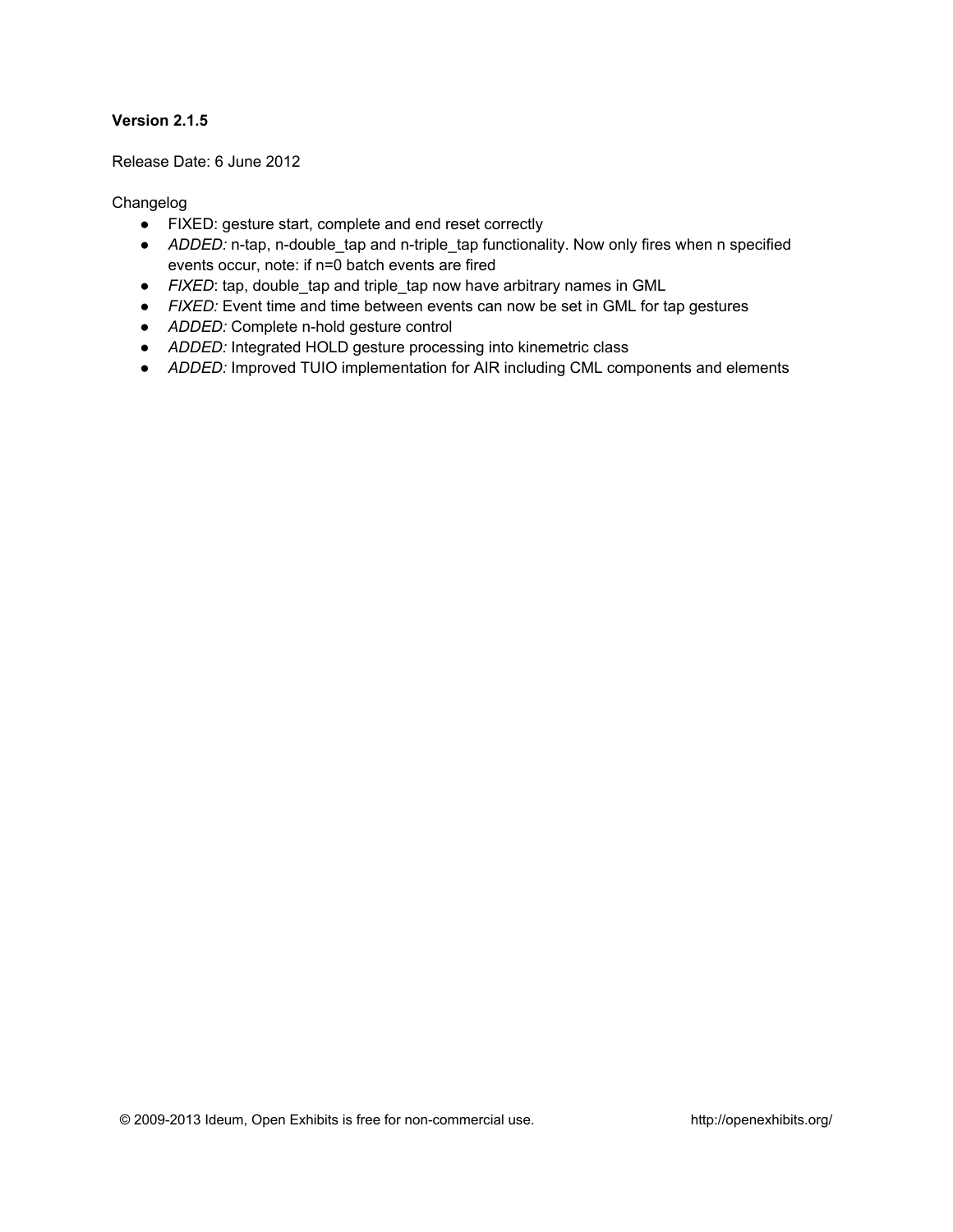Release Date: 17 May 2012

- BUG FIX: Touch simulator (except debugger)
- ButtonElement: added "down", "up", and "over" methods for auto-switching between touch and mouse depending on capabilities
- Added CML object BackgroundKit, which auto-centers nested content within the stage
- BUG FIX: Collection Viewer amountToShow property displaying wrong number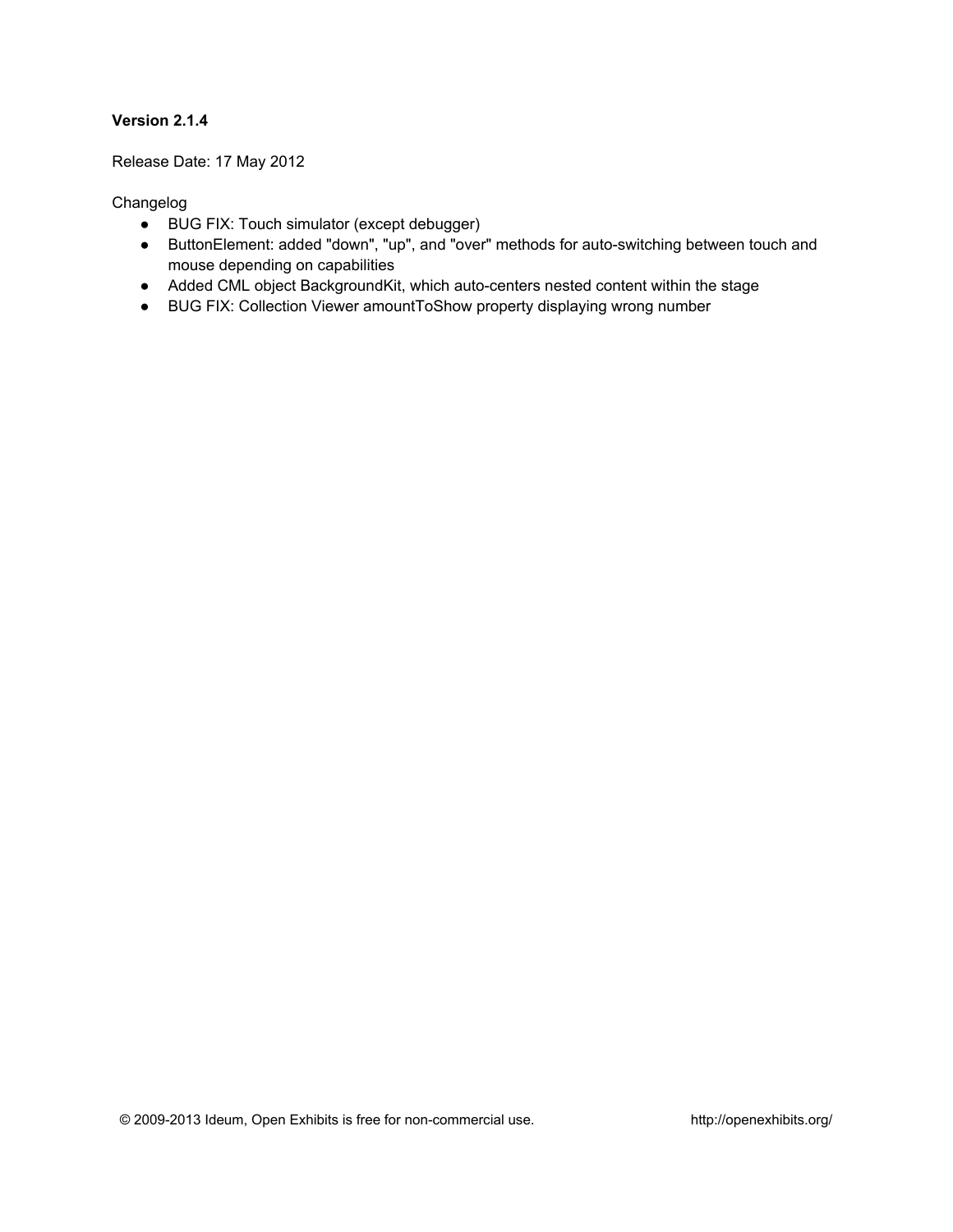#### Release Date: 3 May 2012

- The first parameter of the getClass() method of childlist/LinkedMap is now of type Class rather than string representation of class
- Added getKeyArray() and getValueArray() methods to childlist/LinkedMap
- Added auto-size feature to ButtonElement class, which resizes ButtonElement to largest element size within the button
- TUIO is now supported in AIR
- Added amountToShow property to CollectionViewer
- Added animateIn property to CollectionViewer
- BUG FIX: added GestureWorksGML\_Flex.swc for Flex based applications to resolve conflict with GestureWorksGML.swc and Flex
- implemented parallel clustering, clusterbubbling boolean
- implemented gesture broadcasting via targetList
- implemented gesture targeting via target
- partial implementation of custom gesture types